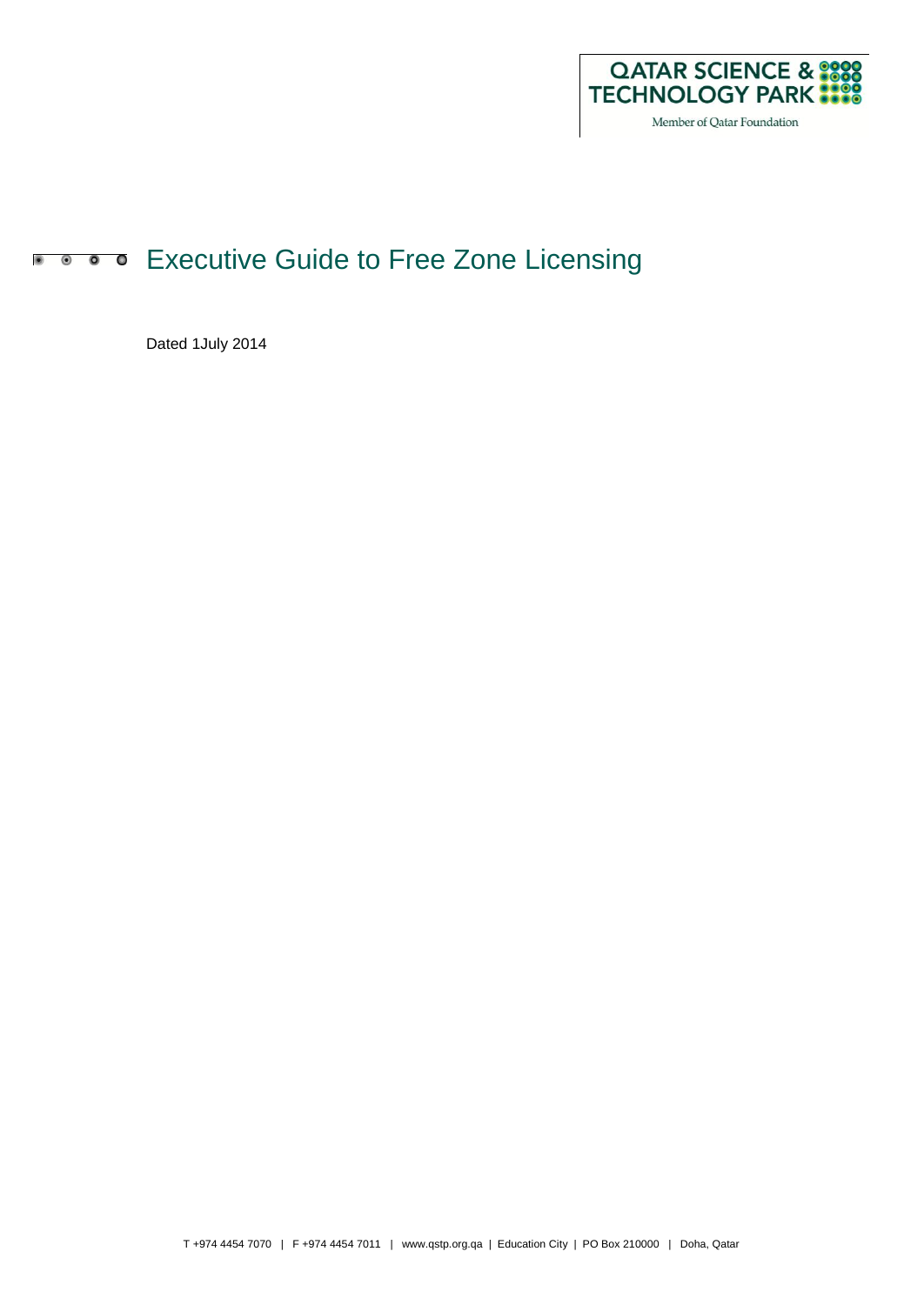# **Contents**

| 2. |  |
|----|--|
|    |  |
|    |  |
|    |  |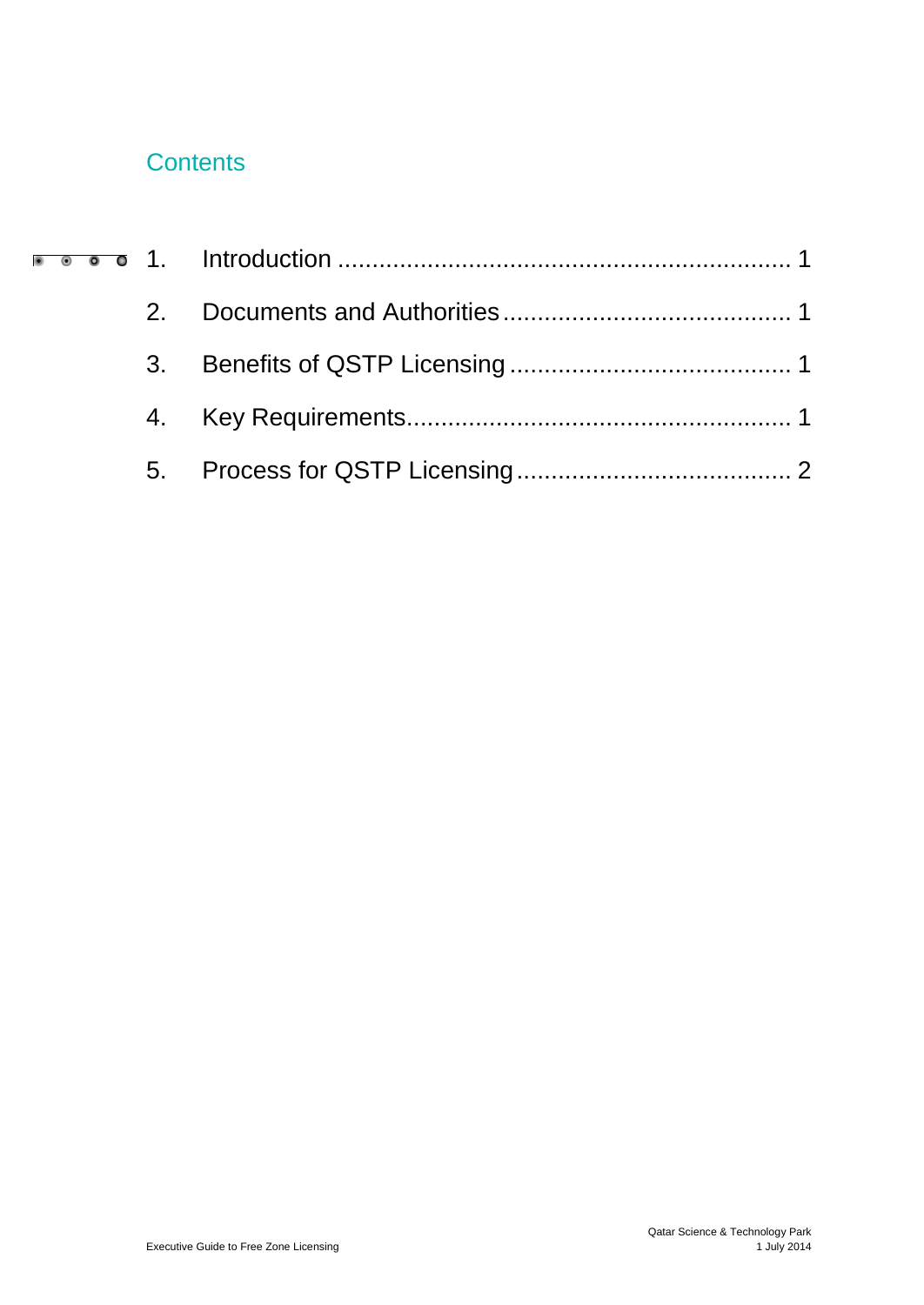#### <span id="page-2-0"></span>1. Introduction

This Executive Guide provides an overview of the process and benefits of being a licensed tenant of Qatar Science & Technology Park (QSTP).

#### $\bullet$  $\bullet$  $\overline{\mathbf{0}}$ 2. Documents and Authorities

<span id="page-2-1"></span>QSTP Licenses are created by provisions contained in three documents:

- Qatar Science & Technology Park Free Zone Regulations (the "Regulations")
- Law issued by the State of Qatar, attached to the Regulations
- Entry Criteria and Permitted Uses ("ECPU") of QSTP, attached to the Regulations

The licensing process is conducted exclusively through Qatar Foundation for Education, Science and Community Development ("QSTP Management").

### <span id="page-2-2"></span>3. Benefits of QSTP Licensing

The Free Zone law provides QSTP tenants with the following benefits:

- Easy establishment of companies or branches
- 100% foreign ownership allowed
- No corporation tax
- Repatriation of profits
- Duty-free import and export of goods and capital equipment.

#### <span id="page-2-3"></span>4. Key Requirements

The Regulations require compliance by the QSTP tenants with, among other things:

- ECPU of QSTP, including verification by QSTP Management to confirm compliance
- Naming conventions and consistent usage of name in contracts and communications
- Governance requirements (in the case of a limited liability company or branch established under the Regulations)
- Financial obligations of the License and the Lease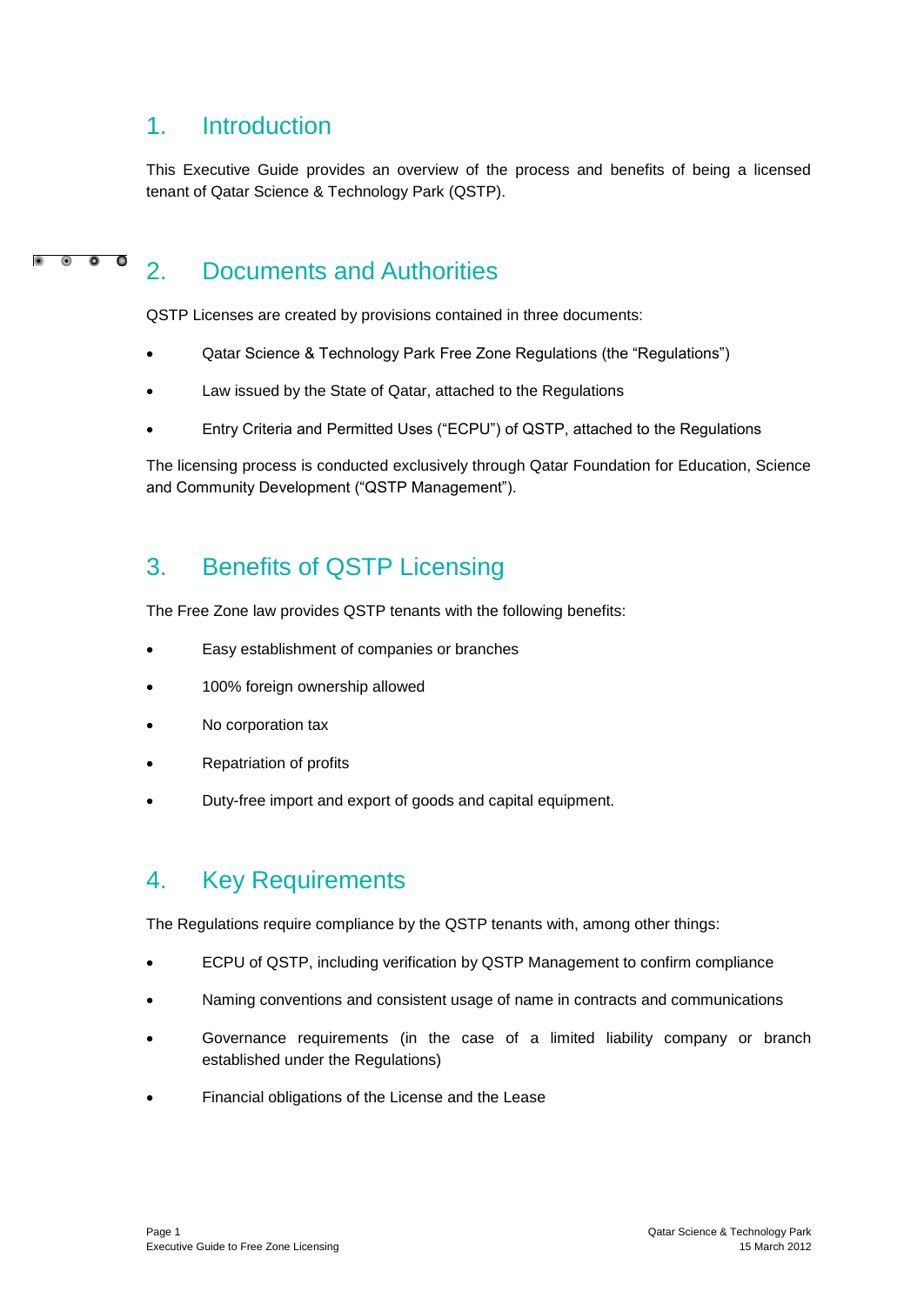## <span id="page-3-0"></span>5. Process for QSTP Licensing

A summary of the licensing process is as follows.

1. Choose the appropriate category of license:

 $\bullet$ 

|   | Category       | <b>Intended For</b>                                            | Vehicle                                                                                  | <b>Free Zone Benefits</b> |  |
|---|----------------|----------------------------------------------------------------|------------------------------------------------------------------------------------------|---------------------------|--|
| O | (1) License    | <b>Standard QSTP tenants</b>                                   | Entity must be either:                                                                   | All Free Zone<br>benefits |  |
|   |                | E.g. A company<br>undertaking research or<br>commercialisation | A limited liability<br>company established<br>under Schedule A of<br>the Regulations; or |                           |  |
|   |                |                                                                | A branch of a foreign<br>company registered<br>under the<br>Regulations                  |                           |  |
|   | (2) Restricted | Organisations that do not                                      | As approved by                                                                           | Certain Free Zone         |  |
|   | License        | qualify for a type (1)<br>License because of their             | <b>QSTP Management</b>                                                                   | benefits<br>designated by |  |
|   |                | vehicle type                                                   |                                                                                          | QSTP                      |  |
|   |                | E.g. An individual                                             |                                                                                          | Management                |  |
|   | (3) Service    | Service providers to                                           | As approved by                                                                           | None                      |  |
|   | License        | QSTP tenants,                                                  | <b>QSTP Management</b>                                                                   |                           |  |
|   |                | E.g. A catering firm                                           |                                                                                          |                           |  |

- 2. File an Initial Application for the desired license with QSTP Management
- 3. If a type (1) License is sought: Choose vehicle type (company or branch) and file the application with QSTP Management
- 4. File an Application for the desired license with QSTP Management
- 5. Sign a Lease with QSTP Management.

Prospective licensees enjoy a single primary point of contact in the licensing process. At all stages they will interface with QSTP Management.

On the following pages are:

- A table showing complete implementation of the above process, and references to relevant sections of the Regulations
- A flowchart of the above process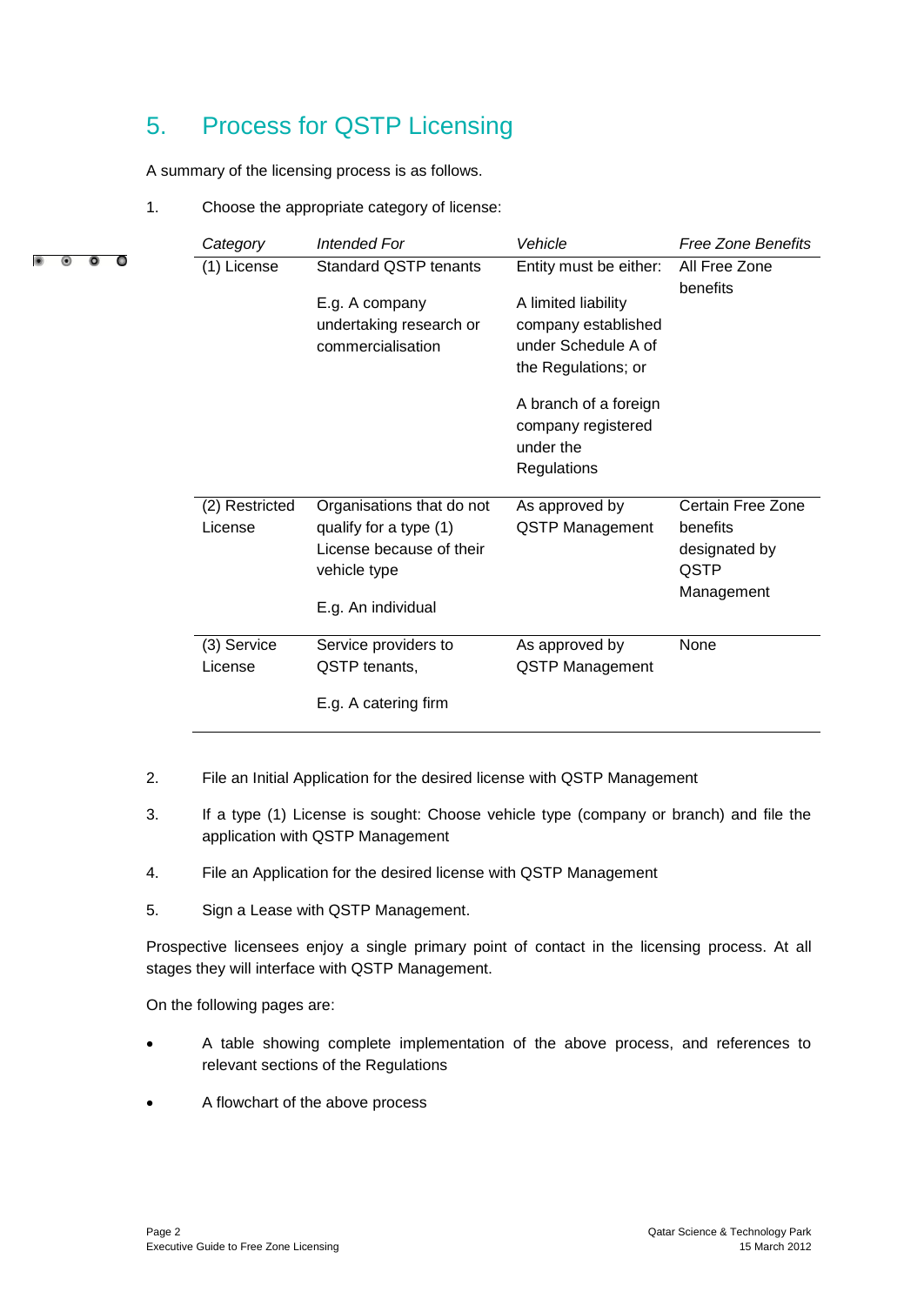|   | Licensing process and references to<br>sections of the Regulations                                                                                                                                  | <b>LICENSEE</b><br>(COMPANY)       | <b>LICENSEE</b><br>(BRANCH)        | <b>RESTRICTED</b><br><b>LICENSEE</b> | <b>SERVICE</b><br><b>LICENSEE</b>  |  |
|---|-----------------------------------------------------------------------------------------------------------------------------------------------------------------------------------------------------|------------------------------------|------------------------------------|--------------------------------------|------------------------------------|--|
|   | STEP <sub>1</sub><br>Submit Initial Application to QSTP<br>Management                                                                                                                               | Sec. 3.1.1                         | Sec. 3.1.1                         | Sec. 3.1.1                           | Sec. 3.1.1                         |  |
| O | STEP <sub>2</sub><br>QSTP Management approves or<br>disapproves Initial Application                                                                                                                 | Sec. 3.1.2                         | Sec. 3.1.2                         | Sec. 3.1.2                           | Sec. 3.1.2                         |  |
|   | STEP <sub>3</sub><br>Upon approval of Initial Application,<br>submit application to either incorporate<br>Company or register Branch                                                                | Sec. 2.1<br>Sec. 2.2<br>Schedule A | Sec. 2.1<br>Sec. 2.3               | Not applicable                       | Not applicable                     |  |
|   | STEP 4<br>QSTP Management approves or<br>disapproves application to either<br>incorporate Company or register<br><b>Branch</b>                                                                      | Schedule A                         | Sec. 2.3.3                         | Not applicable                       | Not applicable                     |  |
|   | STEP <sub>5</sub><br>If QSTP Management approves<br>application to incorporate a Company,<br>QSTP Management issues a certificate<br>of incorporation and adds Company to<br><b>Company Listing</b> | Schedule A                         | Not applicable                     | Not applicable                       | Not applicable                     |  |
|   | STEP <sub>6</sub><br>If QSTP Management approves<br>application to register a Branch, QSTP<br>Management issues a certificate of<br>registration and adds Branch to Branch<br>Listing               | Not applicable                     | Sec. 2.3.3<br>Sec. 2.3.5           | Not applicable                       | Not applicable                     |  |
|   | STEP 7<br>Submit Application for License,<br>Restricted License or Service License                                                                                                                  | Sec. 3.1.2<br>Sec. 3.2<br>Sec. 3.3 | Sec. 3.1.2<br>Sec. 3.2<br>Sec. 3.3 | Sec. 3.1.2<br>Sec. 3.2<br>Sec. 3.3   | Sec. 3.1.2<br>Sec. 3.2<br>Sec. 3.3 |  |
|   | STEP <sub>8</sub><br>QSTP Management approves or<br>disapproves Application for License,<br>Restricted License or Service License                                                                   | Sec. 3.4.1                         | Sec. 3.4.1                         | Sec. 3.4.1                           | Sec. 3.4.1                         |  |
|   | STEP <sub>9</sub><br>QSTP Management adds Licensee,<br>Restricted Licensee or Service<br>Licensee to Register                                                                                       | Sec. 3.7.1                         | Sec. 3.7.1                         | Sec. 3.7.1                           | Sec. 3.7.1                         |  |
|   | STEP <sub>10</sub><br>Licensee, Restricted Licensee or<br>Service Licensee enters into Lease<br>with QSTP Management                                                                                |                                    |                                    |                                      |                                    |  |